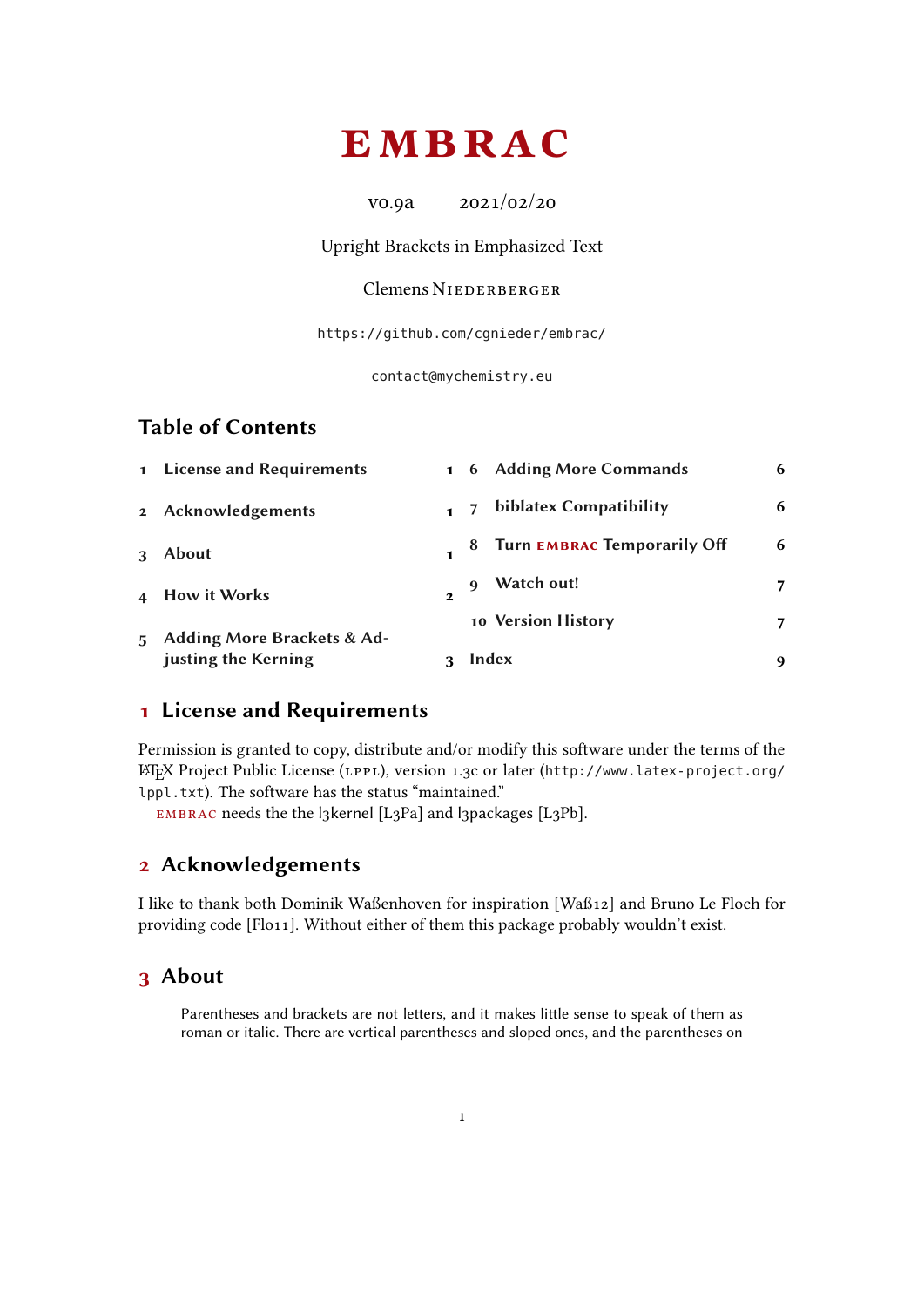#### 4 How it Works

<span id="page-1-2"></span>italic fonts are almost always sloped, but vertical parentheses are generally to be preferred. That means they must come from the roman font, and may need extra spacing when used with italic letterforms.

The sloped square brackets usually found on italic fonts are, if anything, even less useful than sloped parentheses. If, perish the thought, there were a book or film entitled The View from My [sic] Bed, sloped brackets might be useful as a way of indicating that the brackets and their contents are actually part of the title. Otherwise, vertical brackets should be used, no matter whether the text is roman or italic: "The View from My [sic] Bed" and "the view from my [sic] bed."  $[\text{Brio}_4, p. 85]$ 

Both this quote from The Elements of Typographic Style by Robert Bringhurst and the article "Aufrechte Klammern in kursivem Text" by Dominik Waßenhoven [Waß12] inspired this package. Indeed, embrac heavily borrows from the code Wassenhoven provided in his article[.1](#page-1-1) The code was originally provided by Bruno Le Floch<sup>1</sup> answering a question on [TeX.sx](http://tex.stackexchange.com) [Flo11].

added \textsl

Version 0.6: EMBRAC tries to redefine \emph, \textit and \textsl in a way that neither parentheses nor square brackets are sloped. In an ideal world you of course wouldn't need this package because the italic font you're using would have vertical parentheses and brackets by itself.

> 1 \emph{This is emphasized [sic] text.} \par 2 \emph{This is emphasized text (as you can see).}

This is emphasized [sic] text. This is emphasized text (as you can see).

### <span id="page-1-0"></span>4 How it Works

The commands \emph, \textit and \textsl are redefined:

 $\text{Qemph*}\{\text{emphasized text}\}$ Emphasizing text.

 $\text{text}$ itextit $\{ \text{text} \text{in} \text{ } \text{italics} \}$ Italicizing text,

 $\text{text*}\$  \textsl\*{\slanted text}} Slanting text,

 $\text{text in italic small caps}$ }

This command is only defined and thus redefined if you loaded fontspec,  $i.e.,$  if you're compiling your document with XqL⁄TEX or LuaL⁄TEX.

<span id="page-1-1"></span><sup>1.</sup> Many thanks again for his kind permission to use it!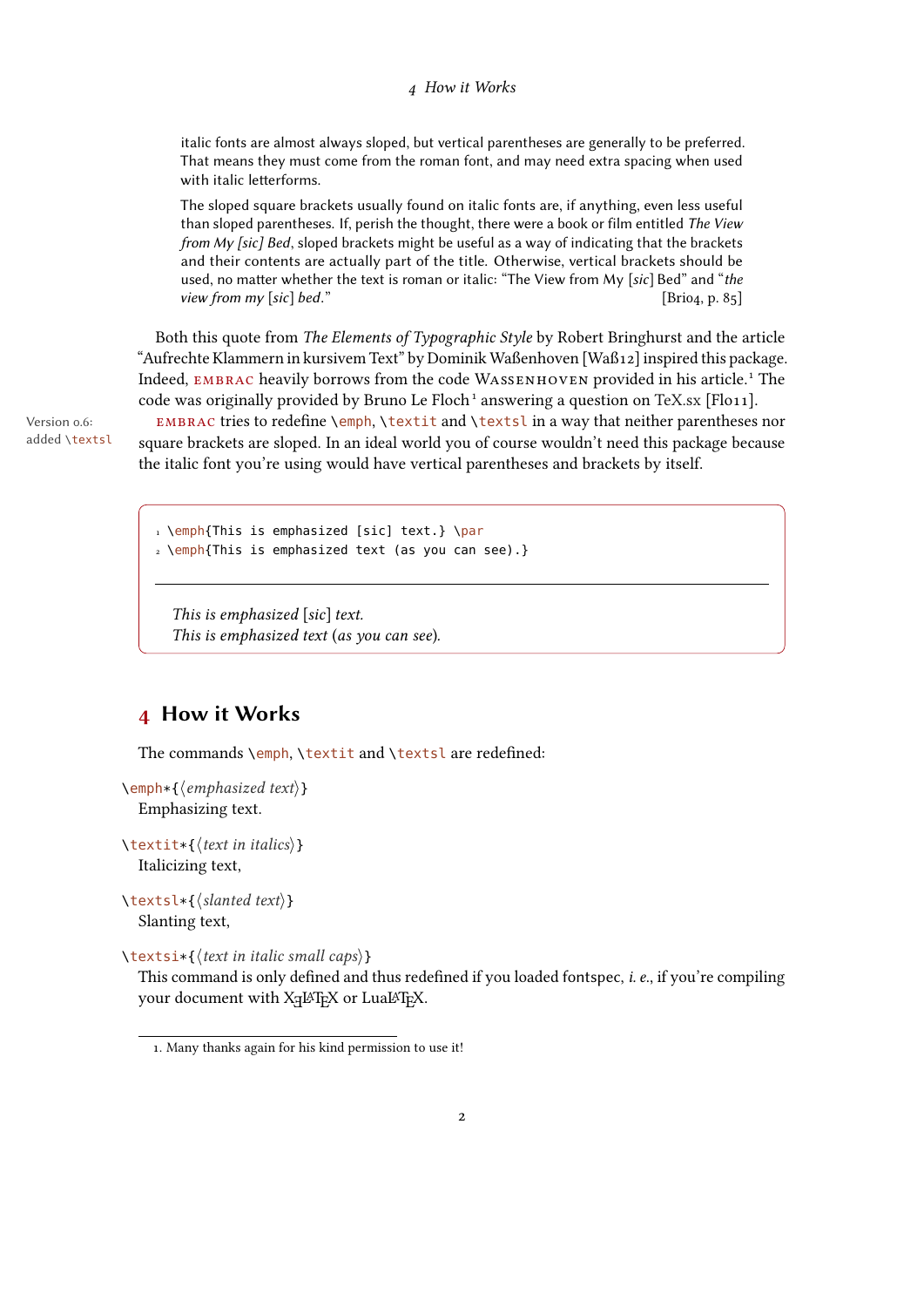<span id="page-2-1"></span>They now have a \* argument that restores the original behaviour. Otherwise they're used just as before.

Let's see the example again:

```
1 \emph{This is emphasized [sic] text.} \par
2 \emph{This is emphasized text (as you can see).}
```
This is emphasized  $[sic]$  text. This is emphasized text (as you can see).

As you can see you don't have to do anything apart from loading EMBRAC in your preamble. Well – that's actually not entirely true. You have to take care of the kerning of the parentheses and brackets. Otherwise things could look worse with embrac than without.

The following example demonstrates one point why you have to be very careful when using embrac. Certain parenthesis-letter combinations might need adjustments of the kerning:

```
1 \emph{This is (just) emphasized text.} \par
2 \emph{This is (\kern.1em just) emphasized text.}
```
This is (just) emphasized text. This is (just) emphasized text.

This of course strongly depends on the font you've chosen. Kerning is a very important aspect when using this package and you shouldn't use it without giving it a certain amount of attention. See the next section for more details.

### <span id="page-2-0"></span>5 Adding More Brackets & Adjusting the Kerning

If you want you can change the behaviour of EMBRAC. Maybe it should only affect squared brackets? Or curly braces, too? This can be done with the following commands. They all work locally which means if used inside a group outside of it everything stays what it was.

```
\AddEmph\{\langle o \rangle\}[\langle io-kern \rangle,\langle oo-kern \rangle]\{\langle c \rangle\}[\langle ic-kern \rangle,\langle oc-kern \rangle]Add a pair of brackets to be left upright in italic text.
```

```
\{\n\lambda\Emph\{\langle o \rangle\}[\langle io-kern \rangle,\langle oo-kern \rangle]\{ \langle c \rangle\}[\langle ic-kern \rangle,\langle oc-kern \rangle]
    Change the kerning values for a given pair of brackets.
```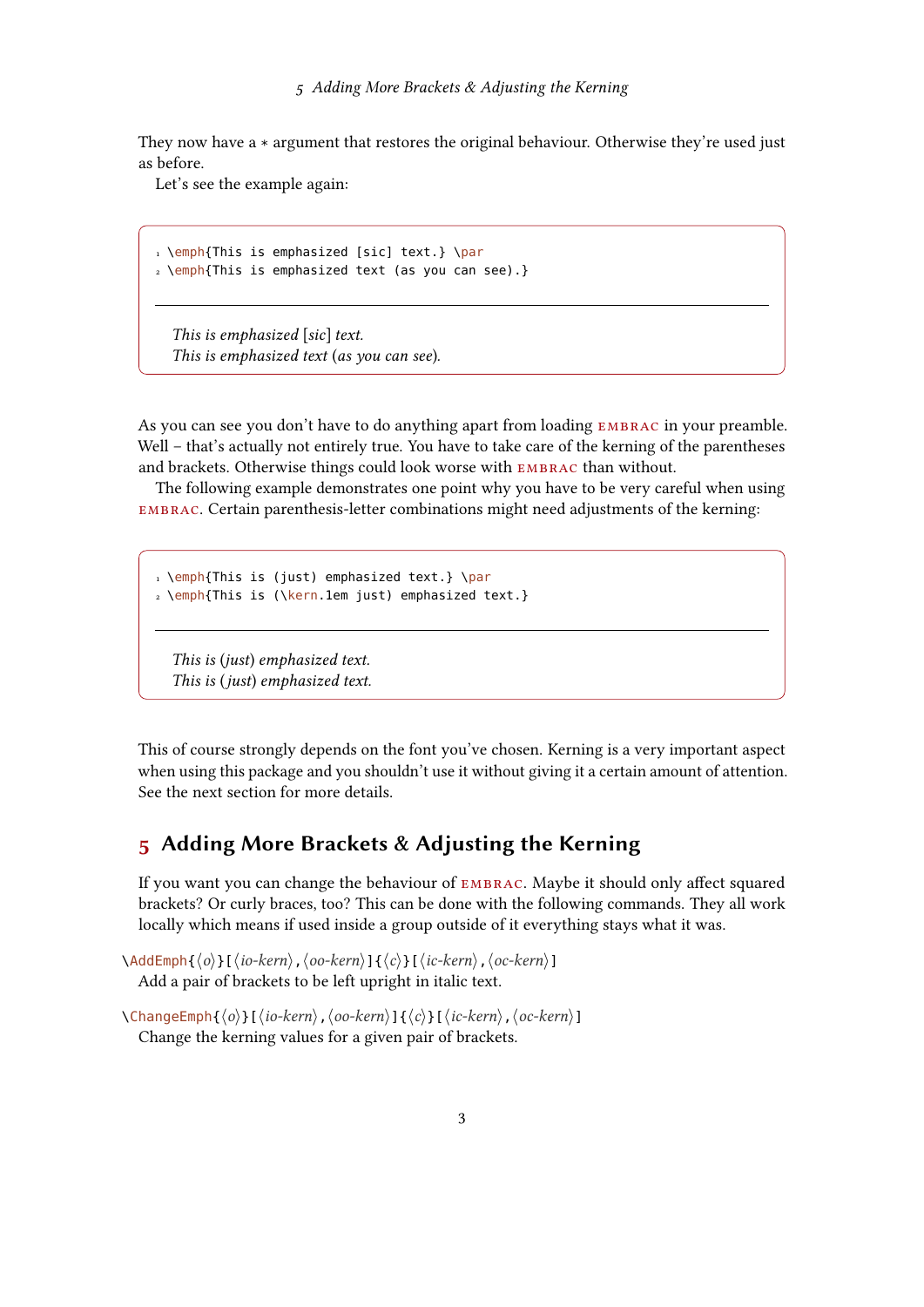#### 5 Adding More Brackets & Adjusting the Kerning

<span id="page-3-2"></span> $\Re\text{RenewEmph}\{\langle o \rangle\}[\langle io-kern \rangle,\langle oo-kern \rangle]\{\langle c \rangle\}[\langle ic-krn \rangle,\langle oc-krn \rangle]$ 

Renew the kerning values for a given pair of brackets. See below for the difference to  $\ChangeEmph$ .

#### $\Delta$ DeleteEmph{ $\langle o \rangle$ }{ $\langle c \rangle$ }

Remove a pair of brackets from treatment.

In the above descriptions  $\langle o \rangle$  means *opening bracket* and  $\langle c \rangle$  means *closing bracket*. The kerning arguments are all four optional and require  $-$  if given  $-$  to be a length. If they're not given \AddEmph and \RenewEmph insert 0pt and \ChangeEmph uses the value stored by \AddEmph or \RenewEmph before.

Introduced in version 0.4

To each of these commands there are two variants that are only semantically different.<sup>2</sup> They are all called  $\setminus \langle base \rangle$  OpEmph or  $\setminus \langle base \rangle$  ClEmph where  $\langle base \rangle$  is either Add, Change, Renew or Delete. Their arguments are all the same: the half of what the main commands have for either modifying the opening or the closing symbols.

#### $\{\phi\}\$ [ $\langle io-kern\rangle$ ]

An an opening bracket to the treatment.

#### $\AddCLEmph\{\langle c\rangle\}$ [ $\langle ic\text{-}kern\rangle$ ,  $\langle oc\text{-}kern\rangle$ ]

An a closing bracket to the treatment.

They allow you to add single symbols to **EMBRAC**'s mechanism instead of adding pairs.

In all these commands the optional argument  $\langle io-kern \rangle$  is inserted after the opening bracket (inner opening),  $\langle oo-kern \rangle$  is inserted before it (outer opening).  $\langle ic-kern \rangle$  is inserted before the closing bracket (inner closing),  $\langle oc\text{-}kern \rangle$  after it (outer closing).

EMBRAC initially makes these definitions:

```
1 % add some defaults:
2 \AddEmph{[}{]}[.04em,-.12em]
3 \AddEmph{(}[-.04em]{)}[,-.15em]
```
This document however uses "Linux Libertine O["3](#page-3-1) both for the roman and the italic font and redefines them in this way (still not sure these are the best values):

```
1 \RenewEmph{[}[-0.045em,.02em]{]}[.055em,-.09em]
```

```
2 \ChangeEmph{(}[-.01em,.04em]{)}[.04em,-.05em]
```
You can change them as you wish, but be careful with the kerning! What's too less for one letter might be too much for others:

<span id="page-3-0"></span><sup>2.</sup> They're also using different lists internally but you shouldn't concern yourself with this.

<span id="page-3-1"></span><sup>3.</sup> <http://www.linuxlibertine.org/>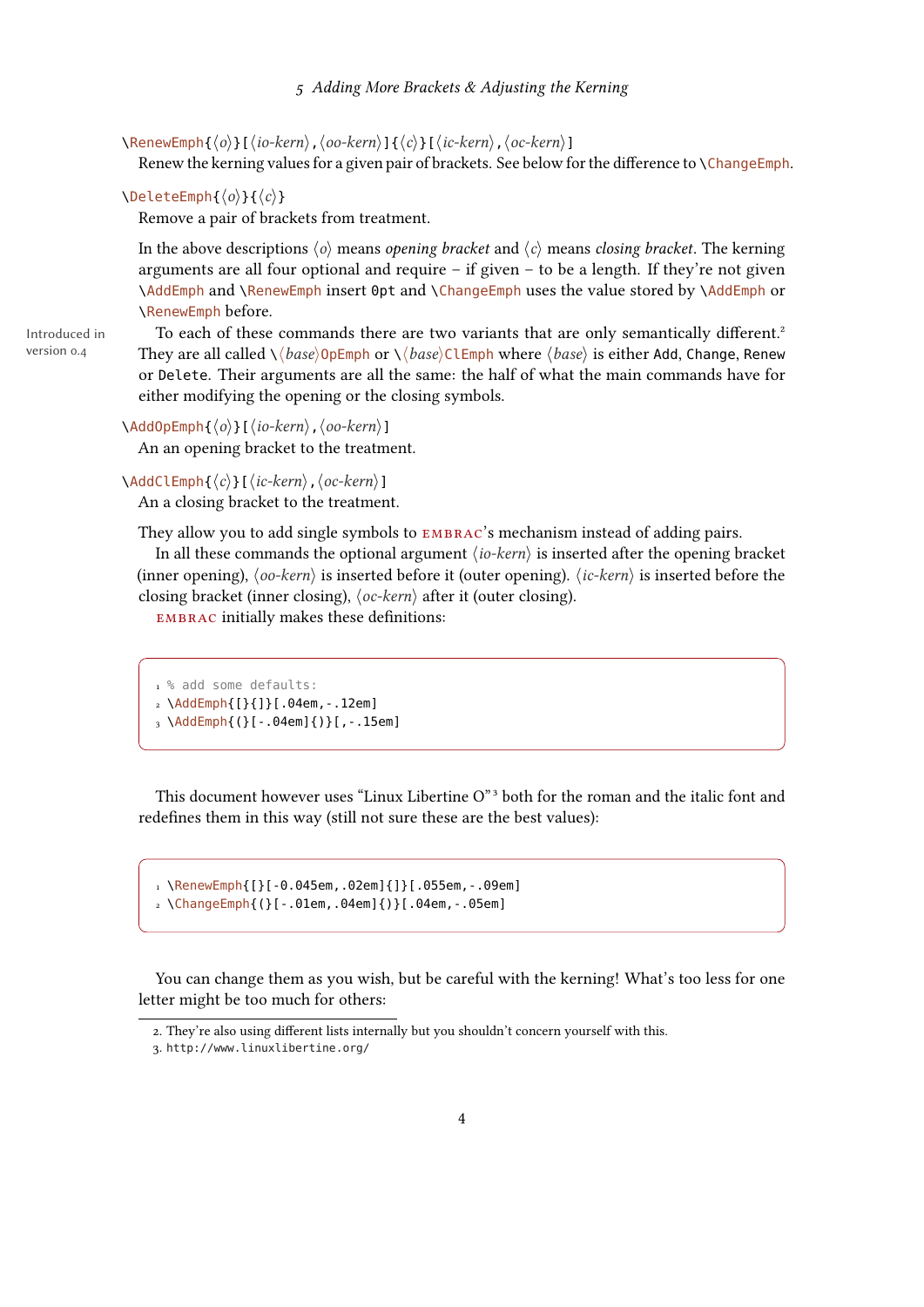```
1 \ChangeEmph{(}[.1em]{)}[.1em]
2 \emph{This is (just) emphasized text.} \par % looks OK, kind of
3 \emph{This is emphasized text (as you can see).} % looks bad
```
This is (just) emphasized text. This is emphasized text (as you can see).

To see why it is important to pay attention to the kerning values let's look at how embrac's features look without kerning (i. e., 0pt for each value), with the default settings and with the settings for this document:

#### No Kerning:

This is emphasized [sic] text. This is emphasized text [as you can see]. This is emphasized (sic) text. This is emphasized text (as you can see).

#### embrac's Default Kerning:

This is emphasized [sic] text. This is emphasized text [as you can see]. This is emphasized (sic) text. This is emphasized text (as you can see).

#### Adjusted Kerning:

This is emphasized [sic] text. This is emphasized text [as you can see]. This is emphasized (sic) text. This is emphasized text (as you can see).

Deleting a pair removes it completely from embrac's mechanism. All information about the pair and its kerning values will be lost. So if you want the effects to be temporary use grouping.

```
1 \DeleteEmph{[}{]}
2 \emph{This is emphasized [sic] text.} \par
3 \emph{This is emphasized text (as you can see).}
```
This is emphasized [sic] text. This is emphasized text (as you can see).

By the way: this packages provides a simple file embrac\_kerning\_test.tex for testing kerning values. You should find it in the same directory as this documentation.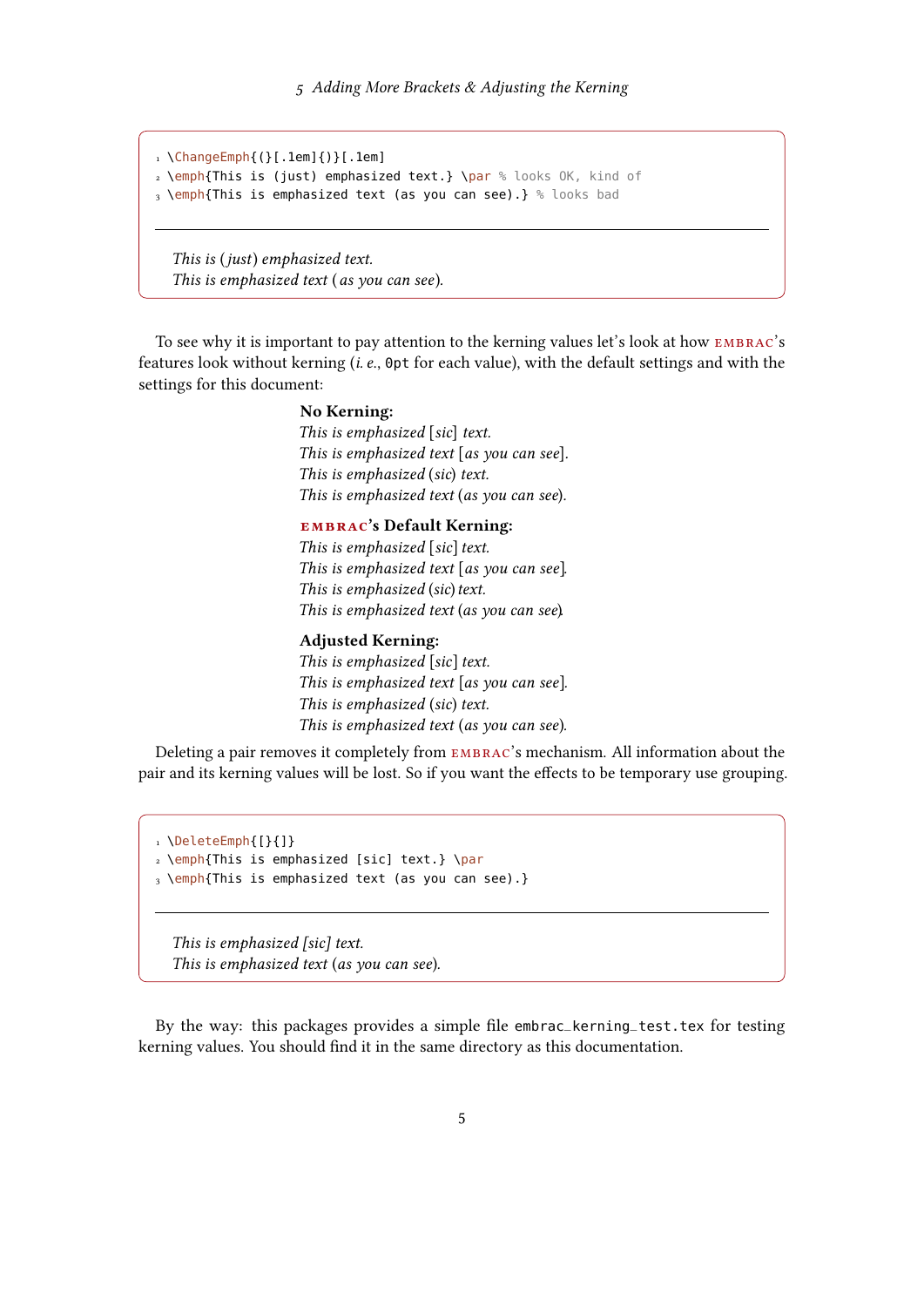### <span id="page-5-3"></span><span id="page-5-0"></span>6 Adding More Commands

Introduced in version 0.9

If you like to add additional macros to EMBRAC's treatment (in addition to the already known \emph, \textit, \textsl, and \textsi) then you can use the following command

#### $\text{EmbracMakeKnown}\{\text{command}\}\$

Redefine the command  $\langle command \rangle$  to replace brackets and parentheses by upright ones.  $\langle command \rangle$ is the name of the command without the leading backslash!

EMBRAC does this:

- 1 \EmbracMakeKnown{emph}
- 2 \EmbracMakeKnown{textit}
- 3 \EmbracMakeKnown{textsl}

### <span id="page-5-1"></span>7 biblatex Compatibility

This is EMBRAC's only package option:

biblatex = true|on|parens|false|off|none default: false Default: false If set to true (or one of its aliases) parentheses and squared brackets as defined by biblatex with \bibleftparen, \bibrightparen, \bibleftbracket and \bibrightbracket are treated the same way (if not removed from the treatment with \DeleteEmph).

The command \blx@imc@mkbibemph is patched to use the original definition of \emph.

```
1 % this document uses \usepackage[biblatex]{embrac}
2 \emph{Let's cite Bringhurst again:~\cite{bringhurst04}}.
```
Let's cite Bringhurst again: [Brio4].

### <span id="page-5-2"></span>8 Turn EMBRAC Temporarily Off

Redefining \emph, \textit and \textsl is not without danger. Sometimes you might find that you'd want to keep the original definition for a small portion of your document. You can use the following commands whose functions are obvious, I guess:

#### \EmbracOff

Turn EMBRAC's treatment off.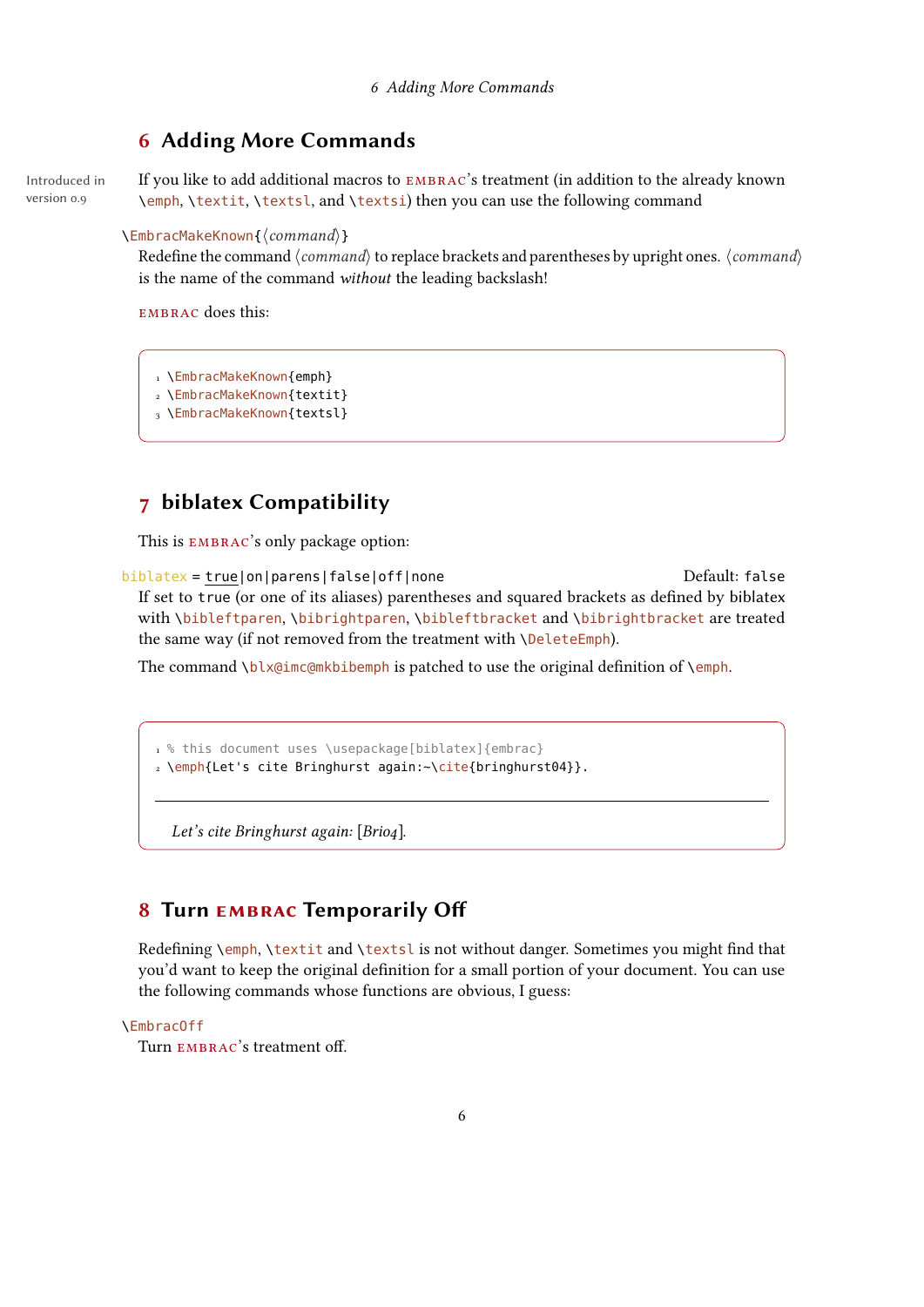<span id="page-6-2"></span>\EmbracOn

Turn embrac's treatment on.

Both commands are local.

### <span id="page-6-0"></span>9 Watch out!

Please be aware that EMBRAC does not affect \itshape nor \em (nor \it which you shouldn't use in a ETEX document, anyway).

```
1 \itshape This is italic [sic] text.
```
This is italic [sic] text.

In cases like this one of the following commands could be used:

```
\text{Qep}\}\{\langle cb\rangle\}\{\langle cb\rangle\}\Introduced in
version 0.8
                       Encloses \langle text \rangle with \langle op \rangle and \langle cl \rangle. Both \langle op \rangle and \langle cl \rangle must be brackets known to EMBRAC.
                    \text{Rembparent}(\text{text})Introduced in
version 0.8
                       Encloses \text{text} with upright parentheses. This is the same as \emph{emb}{}{{}}}{\text{text}}.
                    \text{Qembbracket}\left\{\text{text}\right\}Introduced in
version 0.8
                       Encloses \text{text} with upright brackets. This is the same as \text{cmb}{[}{]}{\text{text}}.
```
1 \itshape This is italic \embbracket{sic} text.

This is italic [sic] text.

#### <span id="page-6-1"></span>10 Version History

- vo.1a The command \RenewEmph has been renamed into \ChangeEmph and a new slightly  $d$ ifferent \RenewEmph has been added.
- v0.2 Improved interaction with biblatex.
- vo.3 Added support for fontspec's \textsi.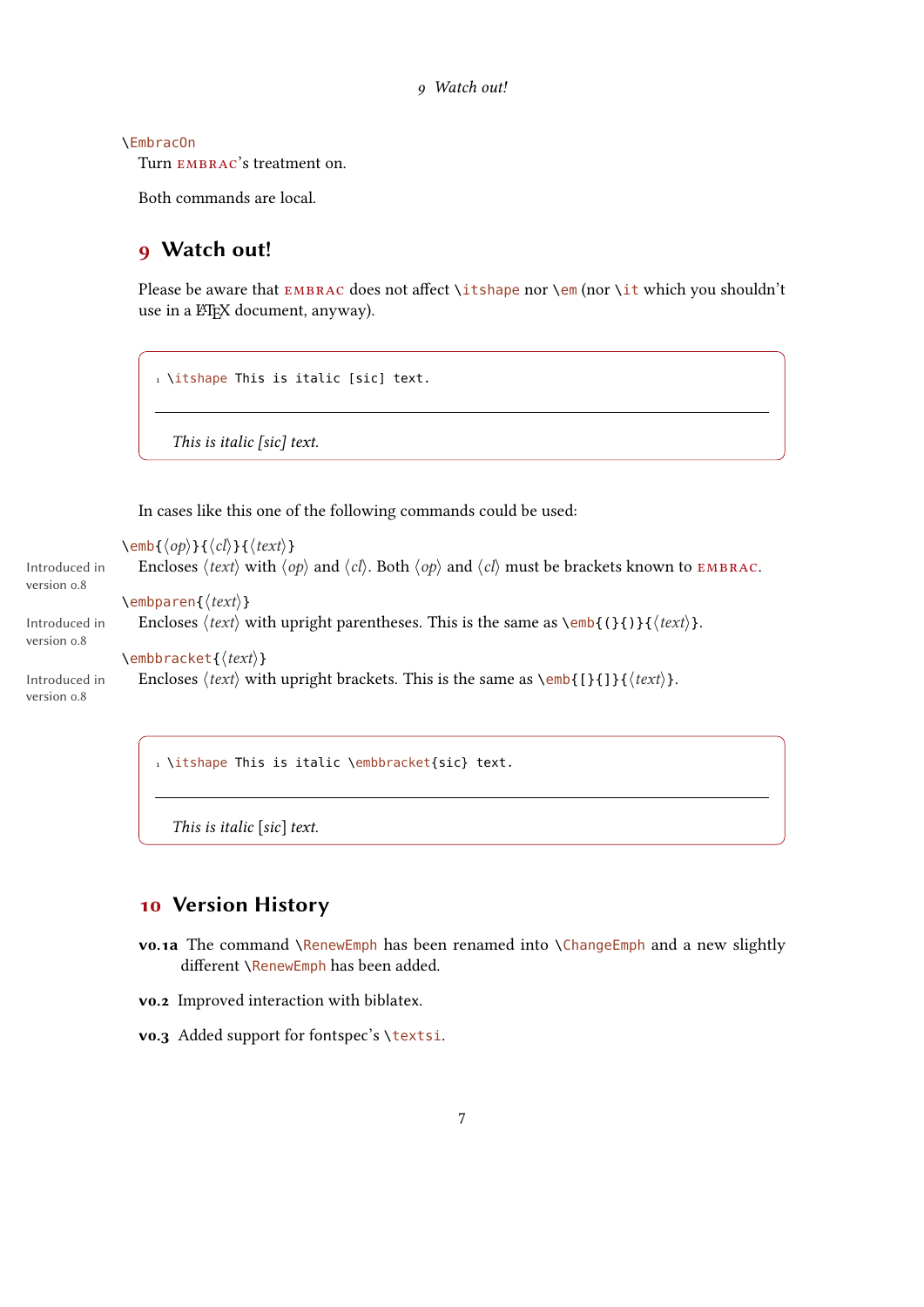#### References

- <span id="page-7-0"></span>v0.5 Don't replace brackets in math mode.
- v0.6 Added support for \textsl.
- v0.7 Added support for symbols with a catcode other than 12.
- vo.8 Added \embparen, \embbracket and \emb.
- v0.9 Added \EmbracMakeKnown

### References

| [Brio4]     | Robert BRINGHURST. The Elements of Typographic Style.<br>Hartley & Marks, Canada, 2004. ISBN: 978-0-88179-205-5.                                                                                                             |
|-------------|------------------------------------------------------------------------------------------------------------------------------------------------------------------------------------------------------------------------------|
| [Flo11]     | Bruno Le FLOCH. Upright parentheses in italic text. Mar. 9, 2011.<br>URL: http://tex.stackexchange.com/a/13057/5049 (visited on o6/28/2012).                                                                                 |
| [ $L_3$ Pa] | THE LATEX3 PROJECT TEAM. 13 kernel. Oct. 27, 2020 (or newer).<br>URL: https://www.ctan.org/pkg/l3kernel/.                                                                                                                    |
| $[L_3Pb]$   | THE LATEX3 PROJECT TEAM. I3packages. Oct. 27, 2020 (or newer).<br>URL: https://www.ctan.org/pkg/l3packages/.                                                                                                                 |
|             | $\left[\mathbf{W}^{T}, \theta_{\text{u}}\right]$ . $\mathbf{D}_{\text{u}}$ , $\mathbf{H}$ . As expressed to $\mathbf{W}$ . $\mathbf{L}_{\text{u}}$ . $\mathbf{L}_{\text{u}}$ . It is the contract of $\mathbf{L}_{\text{u}}$ |

[Waß12] Dominik Wassenhoven. "Aufrechte Klammern in kursivem Text". In: 2 (2012), pp. 51–53.